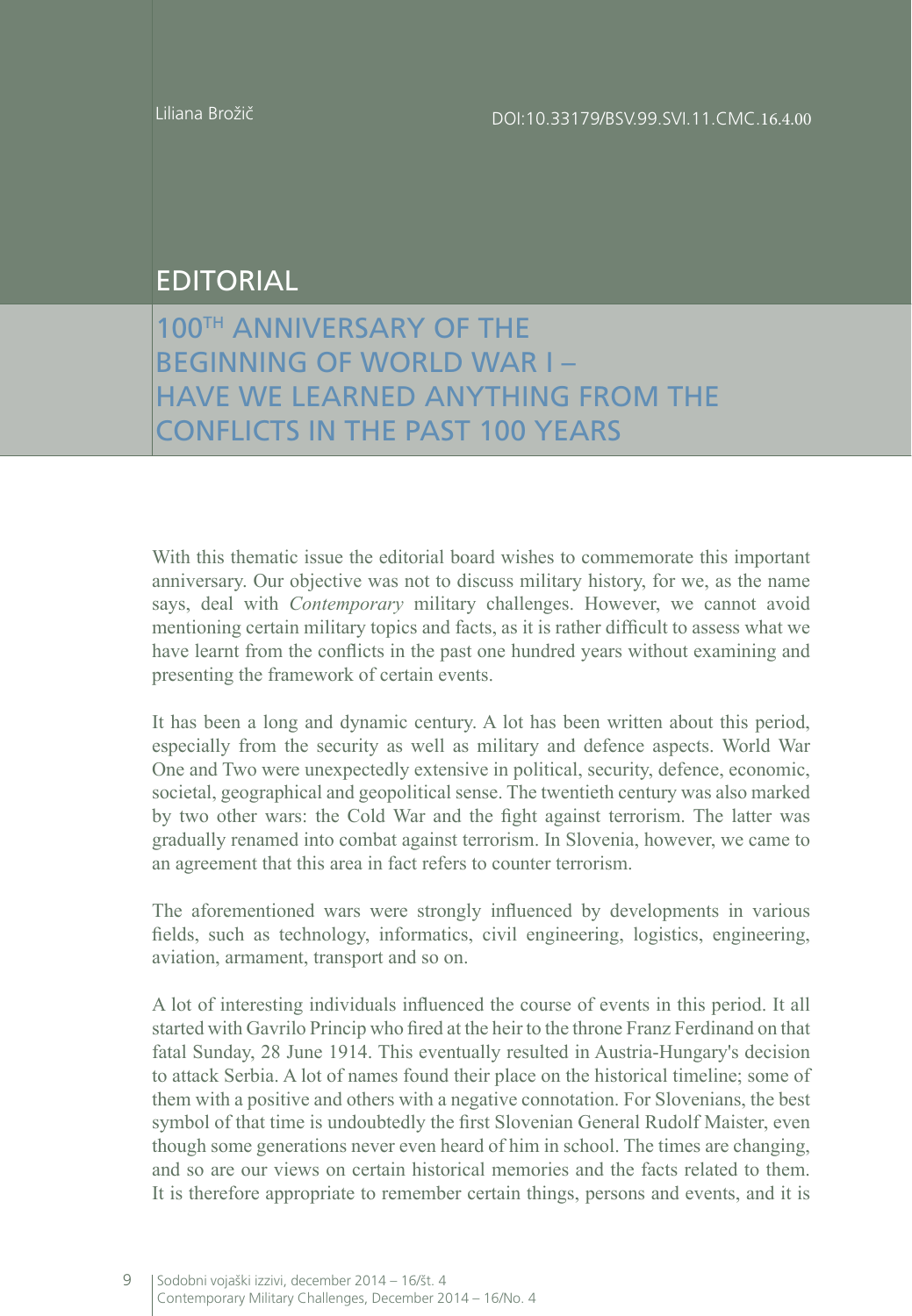also appropriate to analyse and to assess them in order to learn from them. Especially with the intent of not repeating that which is seen throughout the eyes of the history as wrongful, bad or harmful to an individual, nations, nature, states and the world.

As the answer to our question whether we have learnt anything in the past one hundred years, **Uroš Tovornik** prepared a paper titled *The time of the formation of a new world order,* in which he claims that modern security issues originate, in particular, from the decisions adopted at the Versailles Peace Conference and the events that followed. In the conclusion, the author sums up that modern geopolitical situation differs substantially from the one a hundred years ago or, on the other hand, resembles it very much.

In her paper *Chemical weapons – particularity of World War I or a still imminent danger,* **Valerija Bernik** takes us through the history of the use of different types of chemical weapons. The latter were first tested by the Austro-Hungarian soldiers on the Isonzo Front in combat with their Italian opponents. Further on she presents all efforts the international community invests in the prevention and limitation of the use of chemical weapons as well as in protection against them.

It is nowadays difficult to imagine that a Slovenian would voluntarily engage in a war far from their homeland and fight in the region that lies on the border between Romania and Bulgaria. **Jože Rozman** writes about this particularity in his paper titled *Military geographical dimension of Dobrogea and (Slovenian) volunteers in this battlefield in World War I.* What was once a territory where severe combats took place, is now an area important for the allied forces combating the crisis in Ukraine.

In the paper titled *Market Garden – the epic and the tragedy of allied paratrooper units in the Netherlands,* **Mircea Tănase** presents and analyses the mentioned allied operation in World War One in detail, assessing what went according to plans and what went wrong. Tănase concludes the paper by stressing the importance of intelligence both in the present and in the future.

**Viktor Potočnik** writes about *Slovenian Armed Forces size and character*. A lot has already been written, in general, about how many members and which types of units the Slovenian Armed Forces should have. In this paper, the author confronts us with facts. His overview and the calculations are very simple and transparent. Is there anyone among the readers who does not share his opinion and would be willing to write an article about it?

In her paper titled *Military medical intelligence with limited resources in the case of small countries,* **Tanja Kremžar Kovač** states that essential to this sub-type of intelligence and security activities is the acquisition of data on medical and environmental hazards and the medical capabilities in the international area in which members of the armed forces are engaged. Integrating her experience in the paper, the author also explains why this is an important topic and how this activity takes place.